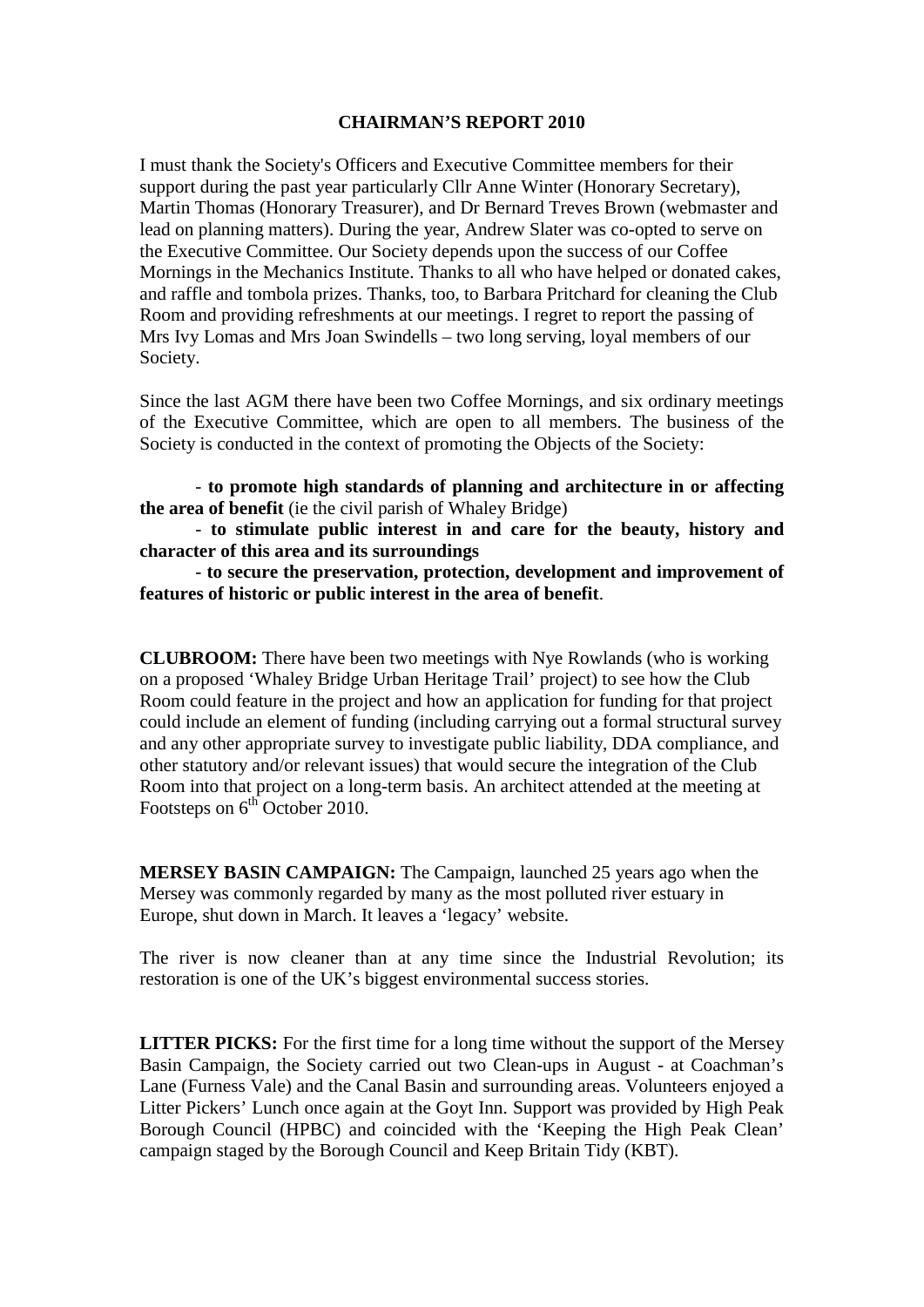**CIVIC VOICE:** Following the demise of The Civic Trust last year, our Society has joined the new civic society movement **Civic Voice** as a founder member. Its current campaigns include: Love Local, and Street Pride. Neighbouring members include: Bollington Civic Society, Dronfield Civic Society, Marple Civic Society, and The Wilmslow Trust.

**REGENERATION:** British Waterways (BW) have carried out work at the Grade 2 Listed Horse Tunnel: the provision of a wooden handrail on the southern ramp and the resurfacing of the path through the tunnel. This complements other completed work: the repair and resurfacing to 'Greenway' standard of their entire Peak Forest Canal towpath within High Peak, and two Interpretation Boards. BW is to be de-quangoised, and become a charitable body by April 2012.

The future of the Whaley Bridge Regeneration Partnership remains uncertain (currently) following High Peak Borough Council's decision to withdraw support. HPBC appear to want to move to 'a pattern of annual reviews of more strategic objectives within a wider visioning exercise' rather than 'focussing on small scale local projects'. Whether the delivery of the proposed, long-awaited 'second bridge' project is a small scale local project, or an important strategic project that would unlock the tourism potential of the Canal Basin, may generate discussion. More importantly, the arrangement whereby the Whaley Bridge Regeneration Partnership acted for a decade as a conduit between the local community and HPBC (as 'lead partner') in the delivery of the bridge) has failed to deliver the bridge.

LEPs are local successors to, but are different from, Regional Development Agencies. The Nottingham, Nottinghamshire, Derby and Derbyshire Local Enterprise Partnership (LEP) is one of 24 to be approved so far. Whilst it is too early to conclude that it will not be able to bid into the Regional Growth Fund for any financial support for the second bridge, there are no grounds for raising expectations that this will be so. It also remains to be seen whether, and if so to what extent, the Government's proposals for Local Authorities to 'localise' business rates (ie to keep and spend locally the business rates that they collect, and which are currently pooled by central government and redistributed across all local authorities) will introduce genuine incentives for local economic growth.

I am sure that I speak for all our members when I applaud the work of local community groups in attracting (and seeking to attract) external funding for the restoration and improvement of the two local railway stations and the two local parks: Friends of Furness Vale Station, Friends of Whaley Bridge Station, COGS (Furness Vale Community Organising Green Space) and Friends of Memorial Park.

**SHALLCROSS INCLINE GREENWAY:** For over 30 years the Town Council has had an ambition to extend the Linear Park towards the southern boundary of the parish, following as far as possible the line of the Cromford and High Peak Railway. Older residents will remember (in the 1960s) the abandoned 'Shallcross Sidings'. Now, several former industrial sites in the New Road area have been replaced by social housing (Cromford Court and Cromford Flats) and private housing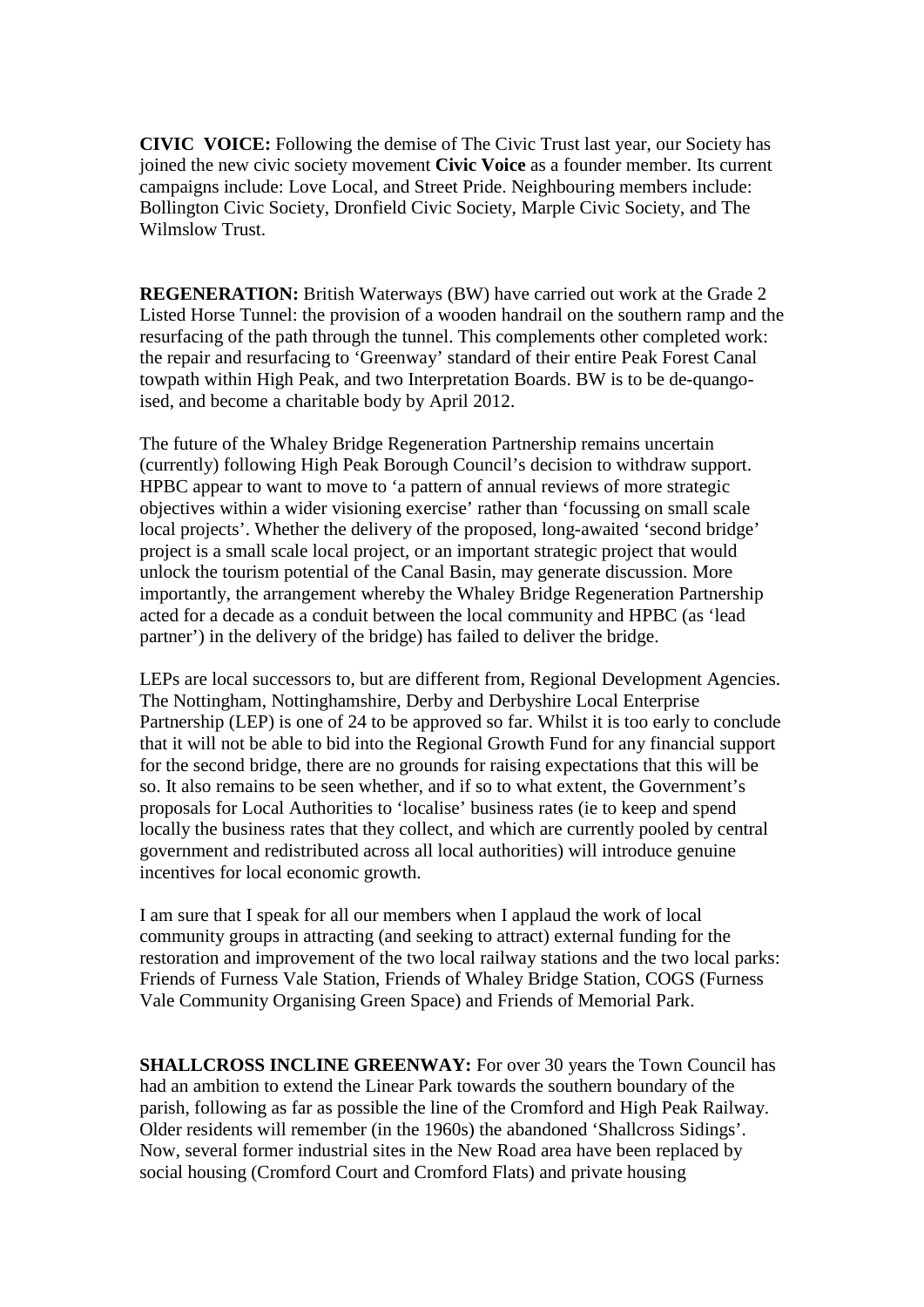development. The provision of three tranches of £1M of SEMMMS (South East Manchester Multi Modal Study) funding to be spent exclusively within High Peak has enabled the County Council to support British Waterways' 'Greenway' projects (see above), the Shallcross Incline Greenway project (a start is expected in January 2011) and other schemes in Whaley Bridge. The completion of the Shallcross Incline section will not only add another link to the excellent Public Rights of Way provision in the area, but will also go some way to address the problem of the lack of pavements (and speeding) on Elnor Lane.

**PLANNING:** On 27th May 2010, the new Secretary of State for Communities and Local Government, Eric Pickles, confirmed the coalition government's **intention** of abolishing Regional Spatial Strategies (RSS). This was followed on  $6<sup>th</sup>$  July by a letter, **revoking** regional strategies 'with immediate effect' and giving guidance on the new Coalition Government's thinking. On 10th November this revocation was ruled unlawful by the High Court, overrulining the argument of the government that regional spatial strategies were made by regional assemblies, an undemocratic tier of regional government, and that this undermined directly elected local authorities. Immediately, Parliamentary Under Secretary of State at Communities and Local Government. Bob Neill announced that the proposed enactment by Parliament of the Localism Bill (due to be published on  $18<sup>th</sup>$  November) will 'sweep away the controversial regional strategies'.

It is in **this** context that the local planning authority, HPBC, will in 2011 progress towards the submission of its Local Development Framework documentation for an 'examination in public' prior to formal adoption by the Secretary of State. The procurement of affordable housing to meet local needs will be an important issue.

During 2009, our Society made the following comments (which at this time appear to have been taken on board by HPBC):

**'… The consequence of developing the land South West of Whaley Bridge would be to unbalance the Community of Whaley Bridge.**

- **The current volume of traffic on Macclesfield Road makes it hazardous.**
- **The local Primary Schools are already near to full capacity.**
- **The additional demands, on the local infrastructure, created by further housing development, would necessitate a radical overhaul of that infrastructure.**

**Employment land (option CF) should be used to generate additional employment opportunities, not for housing development.**'

LAND AT JODRELL ROAD: The Section 106 agreement between the local planning authority and the developer (associated with the planning permission for the development at Hockerley New Road) provided for the transfer of land to be maintained in perpetuity by High Peak Borough Council. The transfer is awaiting the completion of works to the satisfaction of the Council. It is hoped that this land (to the